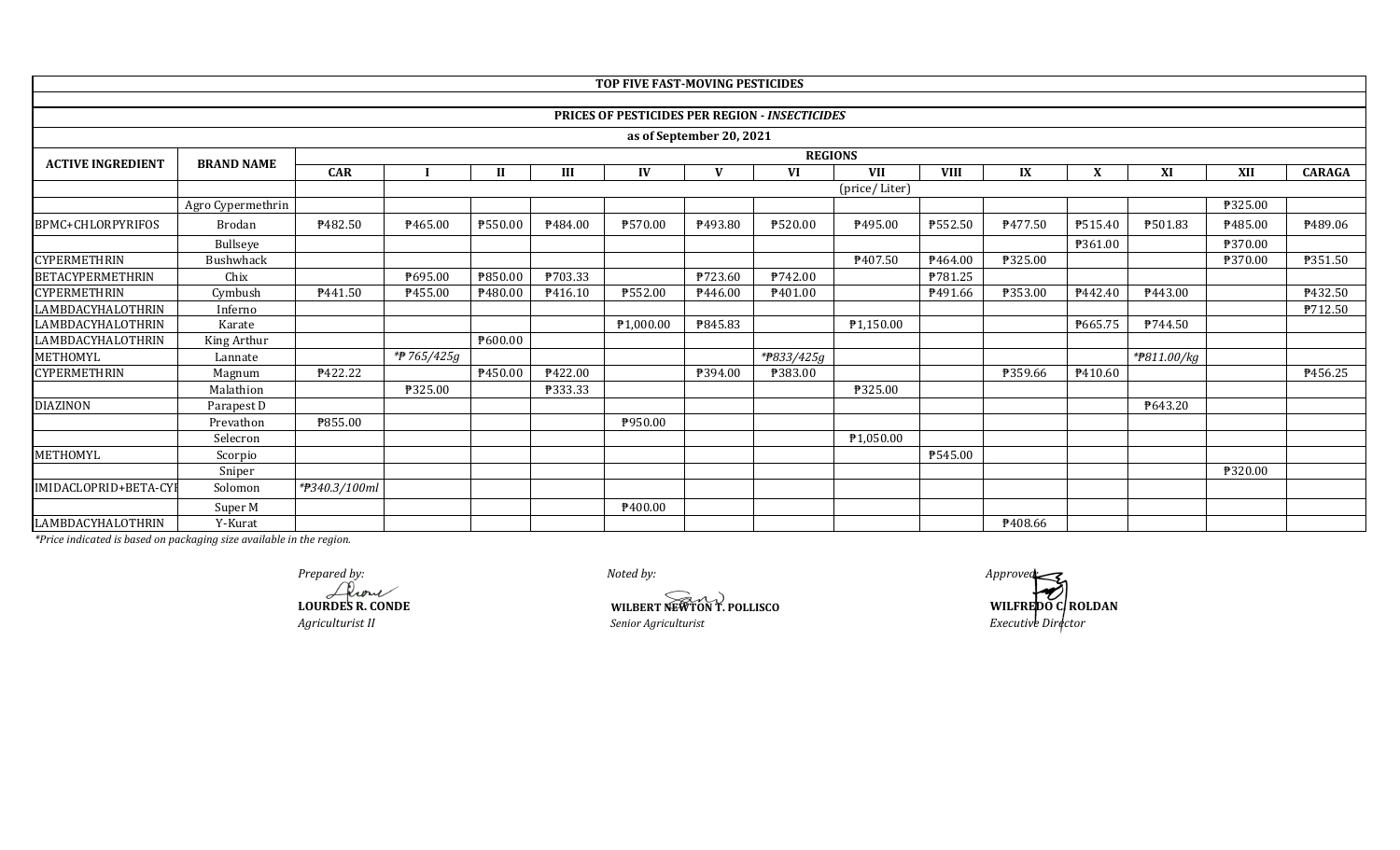|                           |                    |            |                |              |           |           |                          | PRICES OF PESTICIDES PER REGION - HERBICIDES |               |             |                |                |         |                   |                |
|---------------------------|--------------------|------------|----------------|--------------|-----------|-----------|--------------------------|----------------------------------------------|---------------|-------------|----------------|----------------|---------|-------------------|----------------|
|                           |                    |            |                |              |           |           | as of September 20, 2021 |                                              |               |             |                |                |         |                   |                |
| <b>ACTIVE INGREDIENT</b>  | <b>BRAND NAME</b>  |            | <b>REGIONS</b> |              |           |           |                          |                                              |               |             |                |                |         |                   |                |
|                           |                    | <b>CAR</b> |                | $\mathbf{I}$ | III       | IV        | V                        | <b>VI</b>                                    | <b>VII</b>    | <b>VIII</b> | IX             | X              | XI      | XII               | <b>CARAGA</b>  |
|                           |                    |            |                |              |           |           |                          |                                              | (price/Liter) |             |                |                |         |                   |                |
| 2,4-D IBE                 | 2-4D Ester         |            | ₱310.00        |              | ₱300.00   | ₱370.00   | ₱347.67                  |                                              | P315.00       | P426.25     |                |                | ₱321.17 |                   |                |
|                           | 24D                |            |                |              |           |           |                          |                                              |               |             | ₱220.00        |                |         |                   |                |
| <b>BUTACHLOR+PROPANIL</b> | Advance            |            |                |              |           |           |                          | P627.00                                      |               |             |                |                | ₱605.25 |                   |                |
|                           | Almix              |            |                |              |           |           |                          |                                              |               | P401.00     |                |                |         |                   |                |
|                           | Clear-out          | P339.40    | ₱360.00        | ₱380.00      |           |           |                          |                                              |               |             |                |                | ₱331.50 | $*P1,150/gal$     |                |
|                           | Diuron             |            |                |              |           |           |                          | * <del>P</del> 675/kg                        |               |             |                |                |         |                   |                |
| <b>GLYPHOSATE IPA</b>     | <b>Ground Plus</b> |            |                |              |           |           |                          |                                              |               |             | *P929.6/gal    | P296.00        | ₱297.00 | *#980/gal         | <b>P354.00</b> |
|                           | Grader             |            |                |              |           |           |                          |                                              |               |             |                |                |         | * $f{P}1,050/gal$ |                |
|                           | Grasstop           |            | ₱520.00        |              |           |           |                          |                                              |               |             |                |                |         |                   |                |
|                           | Grass Zero         |            |                |              |           | P400.00   |                          |                                              |               |             |                |                |         |                   |                |
| 2,4-D AMINE               | Glyphobest         |            |                |              |           |           |                          |                                              |               |             |                |                |         | * $#1,000/gal$    |                |
|                           | Hedonal            |            |                |              |           |           | P418.27                  |                                              |               |             |                |                |         |                   |                |
|                           | Hero               | P596.11    |                |              |           |           |                          |                                              |               | P606.66     |                |                |         |                   |                |
| <b>GLYPHOSATE IPA</b>     | Machete            |            |                | P650.00      | ₱550.00   | P657.50   | ₱659.58                  |                                              |               | P682.12     |                |                |         |                   | ₱662.00        |
| <b>BISPYRIBAC SODIUM</b>  | Mower              |            |                |              |           |           |                          | P415.00                                      | P430.00       |             |                |                |         |                   |                |
|                           | Nominee            |            | *₱990/250ml    |              |           | ₱1,650.00 |                          |                                              |               |             |                |                |         |                   |                |
|                           | Pyanchor           |            |                |              | ₱1,240.00 |           |                          | *#870/500ml                                  |               |             |                |                |         |                   |                |
|                           | Pyanchor Ultra     |            |                |              |           |           | P1,427.00                |                                              |               | P1,461.22   |                |                |         |                   |                |
| <b>GLYPHOSATE IPA</b>     | Roque              | P409.50    |                |              |           |           |                          |                                              |               |             |                | ₱583.00        |         | $*P1,450/gal$     | P617.25        |
|                           | Round up           | ₱340.00    | P416.66        |              | P433.33   |           |                          |                                              | P540.00       |             | * $P1,425/gal$ | P411.20        | P442.67 |                   | P471.50        |
|                           | Run Up             |            |                |              |           |           |                          |                                              |               |             |                |                |         |                   | ₱453.00        |
|                           | Sharp Shooter      |            |                |              | P430.00   |           |                          |                                              |               |             |                |                |         |                   |                |
|                           | Save Time          |            | ₱345.00        | ₱300.00      |           |           |                          |                                              |               |             |                |                |         |                   |                |
|                           | Slash              |            |                |              |           |           |                          |                                              | P432.50       |             |                |                |         |                   |                |
| <b>GLYPHOSATE IPA</b>     | Sofit 300 EC       | ₱339.25    |                |              |           | P980.00   | ₱952.73                  | ₱938.00                                      | P980.00       |             |                |                |         |                   |                |
| <b>GLYPHOSATE IPA</b>     | Spitfire           |            |                | ₱350.00      |           |           |                          |                                              |               |             |                |                |         |                   |                |
|                           | Todomax            |            |                |              |           |           |                          |                                              |               |             | *P874.6/gal    | ₱295.00        |         |                   |                |
| <b>GLYPHOSATE IPA</b>     | Triple 8           |            |                | ₱350.000     |           |           |                          |                                              |               |             | ₱298.50        | <b>P355.60</b> |         |                   |                |

**LOURDES R. CONDE**

*Agriculturist II Senior Agriculturist* 

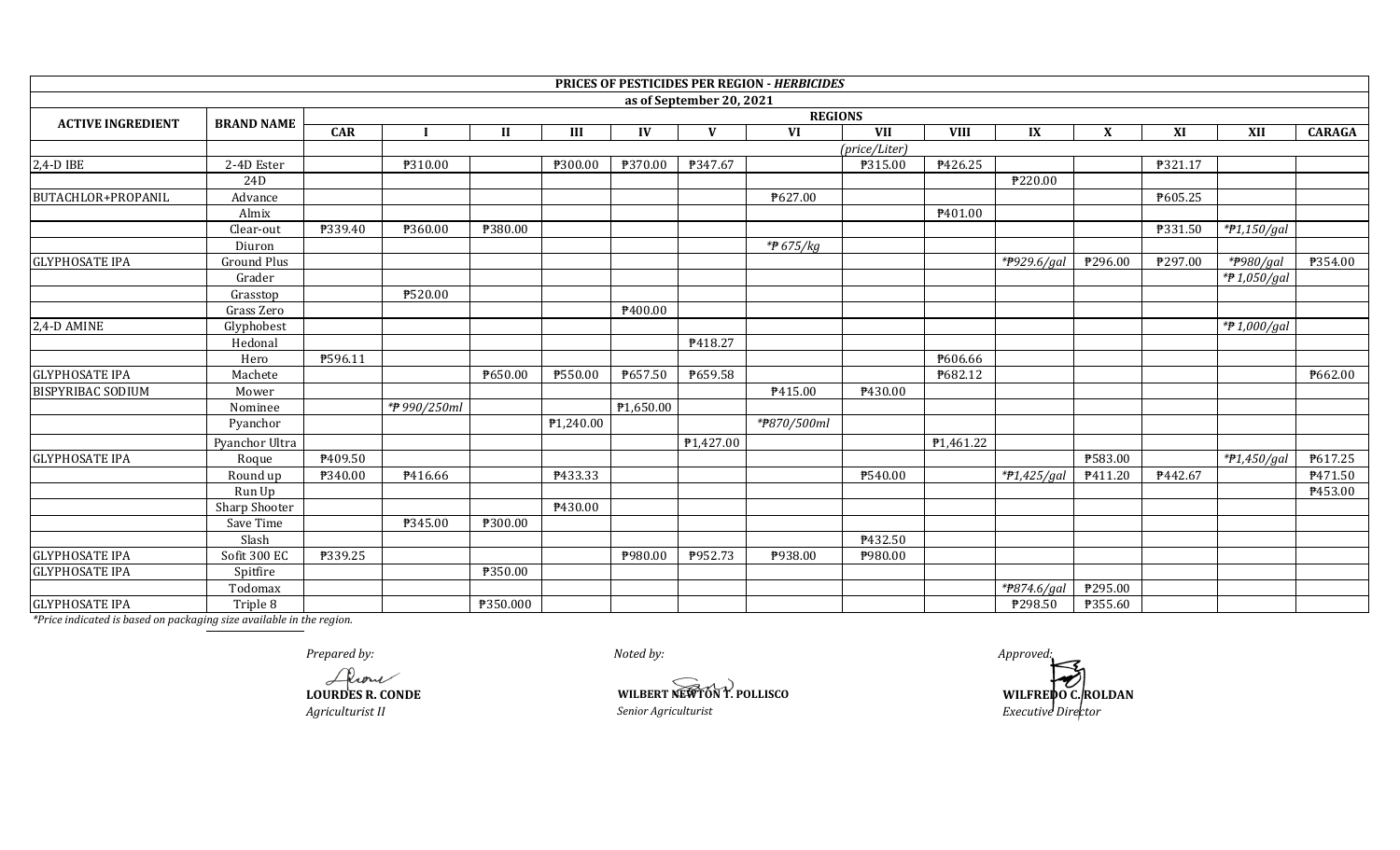|                                  |                   |                                                |                |              |                            |           | PRICES OF PESTICIDE PER REGION - FUNGICIDES |            |                            |             |              |         |           |                |                |  |
|----------------------------------|-------------------|------------------------------------------------|----------------|--------------|----------------------------|-----------|---------------------------------------------|------------|----------------------------|-------------|--------------|---------|-----------|----------------|----------------|--|
|                                  |                   |                                                |                |              |                            |           | as of September 20, 2021                    |            |                            |             |              |         |           |                |                |  |
| <b>ACTIVE INGREDIENT</b>         | <b>BRAND NAME</b> |                                                | <b>REGIONS</b> |              |                            |           |                                             |            |                            |             |              |         |           |                |                |  |
|                                  |                   | <b>CAR</b>                                     |                | $\mathbf{I}$ | III                        | IV        | $\mathbf{V}$                                | VI         | <b>VII</b>                 | <b>VIII</b> | IX           | X       | XI        | XII            | <b>CARAGA</b>  |  |
|                                  |                   |                                                |                |              |                            |           |                                             |            | $(\text{price}/\text{kg})$ |             |              |         |           |                |                |  |
|                                  | Antracole         |                                                |                |              |                            |           |                                             |            | P642.50                    |             |              | P545.00 |           | ₱630.00        | ₱667.66        |  |
|                                  | Antracol 70WP     |                                                |                |              |                            |           |                                             | ₱750.00    |                            |             |              |         |           |                |                |  |
| DIFENOCONAZOLE+PROPI<br>CONAZOLE | Armure            | *#710/250ml                                    | *P620/250ml    |              | *#780/250ml  *#673.3/250ml |           | *P667.27/250 ml                             |            |                            | *#746/250ml | *P625/250 ml |         |           |                |                |  |
| <b>BENOMYL</b>                   | Benomax           |                                                |                | *#180/100g   |                            |           |                                             |            |                            |             |              |         |           |                |                |  |
| CHLOROTHALONIL                   | Daconi            |                                                |                |              |                            |           |                                             |            |                            |             |              |         | P1,019.60 | *P895/L        |                |  |
| MANCOZEB                         | Dithane           | ₱629.80                                        |                | P650.00      | <b>P550.00</b>             |           | <b>P586.40</b>                              |            | ₱500.00                    |             | P485.00      | P556.50 | P560.50   | <b>P560.00</b> | <b>P545.25</b> |  |
|                                  | Dithane M45       |                                                |                |              | ₱520.00                    | P650.00   |                                             | *#253/250g |                            |             |              |         |           |                |                |  |
| THIOPHANATE METHYL               | Fungitox          |                                                |                |              |                            |           |                                             |            |                            |             |              |         | ₱285.50   |                | $*$ #576/box   |  |
| <b>BENOMYL/ MANCOZEB</b>         | Fungufree         |                                                |                |              | P475.00                    |           | P394.00                                     |            |                            |             |              |         |           |                |                |  |
| <b>COPPER HYDROXIDE</b>          | Funguran          |                                                | ₱650.00        | ₱850.00      |                            |           | ₱708.67                                     |            |                            | ₱675.00     |              | ₱662.50 |           |                |                |  |
| <b>COPPER HYDROXIDE</b>          | Funguran OH       | P719.60                                        |                |              |                            | ₱970.00   |                                             | ₱672.00    |                            | ₱665.00     |              |         |           |                |                |  |
| MANCOZEB                         | Ganazeb           |                                                |                |              |                            |           |                                             |            |                            |             |              |         |           |                | P497.12        |  |
| <b>COPPER HYDROXIDE</b>          | Kocide            |                                                |                | P1,050.00    |                            | P1,150.00 |                                             |            |                            | ₱970.00     | P965.00      | ₱950.00 |           |                | P1,016.12      |  |
|                                  | Manager           | ₱540.75                                        |                |              |                            |           |                                             | ₱500.00    | ₹460.00                    |             |              |         |           |                |                |  |
| MANCOZEB                         | Mancozeb          |                                                |                |              | ₱375.00                    |           |                                             |            |                            |             | ₱384.00      |         |           |                |                |  |
| <b>MANCOZEB</b>                  | Manzate           |                                                |                |              |                            |           | ₱550.25                                     |            | ₱495.00                    |             | ₱398.00      | P463.00 | P471.00   |                |                |  |
| <b>DIFENOCONAZOLE</b>            | Montana           |                                                | *#950/500ml    |              |                            |           |                                             |            |                            |             |              |         |           |                |                |  |
| <b>CUPROUS OXIDE</b>             | Nordox            |                                                |                |              |                            | P1,550.00 |                                             |            |                            |             |              |         |           |                |                |  |
| MANCOZEB                         | Redeem            |                                                |                |              |                            |           |                                             |            | P440.00                    | P400.00     |              |         |           |                |                |  |
| <b>DIFENOCONAZOLE</b>            | Score             |                                                |                |              |                            |           |                                             |            |                            |             |              |         |           | *#660/250ml    |                |  |
|                                  | Tango             |                                                | *P170/100g     |              |                            |           |                                             |            |                            |             |              |         |           |                |                |  |
| THIOPHANATE METHYL               | Topsin            |                                                |                |              |                            |           |                                             |            |                            |             |              |         | ₱895.20   |                |                |  |
|                                  | Topsin-M 70 WP    |                                                |                |              |                            | P1,800.00 |                                             | ₱300.00    |                            |             |              |         |           |                |                |  |
| <b>MANCOZEB</b>                  | Torogi Blue       | ₱587.50                                        |                |              |                            |           |                                             |            |                            |             |              |         |           |                |                |  |
| MANCOZEB                         | Wallop            | $\mathbf{a}$ and $\mathbf{a}$ and $\mathbf{a}$ |                |              |                            |           |                                             |            |                            |             |              |         |           | ₱380.00        |                |  |

*Prepared by: Approved:*

**LOURDES R. CONDE**

**WILBERT NEWTON T. POLLISCO** *ACTER*<br> *Agriculturist II Agriculturist Senior Agriculturist Senior Agriculturist Executive Director*<br> *Senior Agriculturist Executive Director*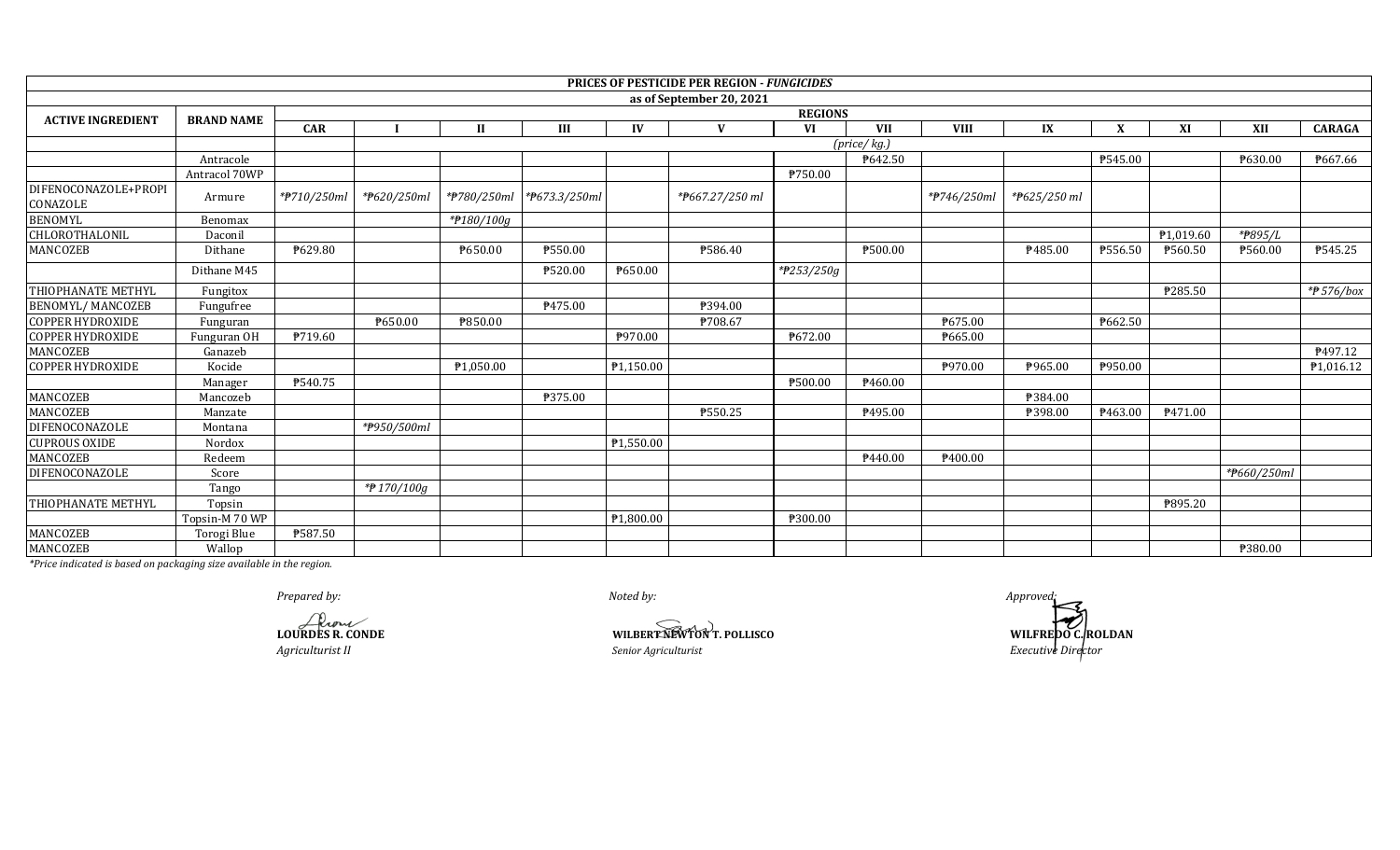|                                                                        |                   |            |                     |               |           |             | PRICES OF PESTICIDE PER REGION - MOLLUSCICIDES |                |                |                                 |                         |              |            |            |               |
|------------------------------------------------------------------------|-------------------|------------|---------------------|---------------|-----------|-------------|------------------------------------------------|----------------|----------------|---------------------------------|-------------------------|--------------|------------|------------|---------------|
|                                                                        |                   |            |                     |               |           |             | as of September 20, 2021                       |                |                |                                 |                         |              |            |            |               |
| <b>ACTIVE INGREDIENTS</b>                                              | <b>BRAND NAME</b> |            |                     |               |           |             |                                                |                | <b>REGIONS</b> |                                 |                         |              |            |            |               |
|                                                                        |                   | <b>CAR</b> |                     | $\mathbf{I}$  | III       | IV          | V                                              | VI             | VII            | <b>VIII</b>                     | $\mathbf{I} \mathbf{X}$ | X            | XI         | XII        | <b>CARAGA</b> |
| NICLOSAMIDE & NICLOSAMIDE<br>ETHANOLAMINE SALT                         | Bayluscide        |            | *#85/35g            | $*P1,240/L$   | *#1,087/L | *#1,230/L   | $*P1,140.6/L$                                  |                | (price/kg.)    | *P 1,246.66/L                   | *#1,058.33/L            | $*P1,130/L$  | *#1100/L   | *#550.00/L | *#1,166.87/L  |
| <b>METALDEHYDE</b>                                                     | Bayonet           | P286.17    |                     |               | P290.00   | ₱300.00     | ₱290.00                                        | <b>P271.00</b> | ₱302.50        | <b>P313.33</b>                  | P257.50                 | ₱300.75      |            | ₱280.00    | ₱320.00       |
|                                                                        | Cimarron          |            |                     |               |           |             |                                                | P908.00        |                | *P892.5/350g                    |                         | ₱765.00      |            |            |               |
| NICLOSAMIDE & NICLOSAMIDE<br>ETHANOLAMINE SALT                         | Hit               | *#88.5/35g |                     | P900.00       | ₱820.00   |             | *#896/350g                                     |                | *#100/pk       |                                 |                         |              |            |            |               |
|                                                                        | Hit 700WP         |            | *P95/35g            |               |           | *P900/350g  |                                                |                |                |                                 |                         |              |            |            |               |
| NICLOSAMIDE ETHANOLAMINE<br><b>SALT</b>                                | Laser             |            |                     | ₱800.00       |           |             |                                                |                |                |                                 |                         |              |            |            |               |
| NICLOSAMIDE ETHANOLAMINE<br><b>SALT</b>                                | Maskada           |            |                     |               |           |             |                                                |                |                |                                 |                         |              |            |            | *P947.85/box  |
|                                                                        | Maso              |            |                     |               |           |             |                                                | *#943/box**    |                |                                 |                         |              |            |            |               |
| METALDEHYDE, NICLOSAMIDE, &<br>NICLOSAMIDE ETHANOLAMINE<br>SALT        | Moluxide          |            |                     |               |           |             |                                                |                |                |                                 |                         |              | P849.67    |            |               |
| NICLOSAMIDE ETHANOLAMINE<br><b>SALT</b>                                | Niclomax          |            |                     |               | ₱750.00   |             | *P849.17/350g                                  |                |                |                                 |                         |              |            |            |               |
|                                                                        | Niclos M          |            |                     |               |           |             |                                                |                | $*$ P100 /pk   |                                 |                         |              |            |            |               |
|                                                                        | Padan             |            |                     |               |           |             |                                                |                |                |                                 |                         |              | *#1,159/L  |            |               |
| NICLOSAMIDE & NICLOSAMIDE<br>ETHANOLAMINE SALT                         | Parakuhol         |            |                     |               |           |             |                                                |                |                |                                 | *#725/350g              | *#951.0/L    | *P901.75/L | *#70/35g   |               |
| NICLOSAMIDE ETHANOLAMINE<br><b>SALT</b>                                | Primalex          |            |                     |               |           |             |                                                |                |                |                                 |                         |              |            |            | *#890/350g    |
| NICLOSAMIDE ETHANOLAMINE<br><b>SALT</b>                                | Shatter           |            |                     |               |           |             |                                                |                |                | * $f116.6/35g$ * $f1,014.5/box$ |                         |              |            |            |               |
|                                                                        | Snail Free        |            |                     |               |           | *#980/L     |                                                |                |                |                                 |                         |              |            |            |               |
|                                                                        | Snailmate         |            |                     |               |           | *P850/350 g |                                                |                |                |                                 |                         |              |            |            |               |
| METALDEHYDE, NICLOSAMIDE, &<br>NICLOSAMIDE ETHANOLAMINE<br><b>SALT</b> | Snailkill         | P241.11    |                     |               |           |             |                                                |                |                |                                 | P249.33                 |              |            |            |               |
| NICLOSAMIDE ETHANOLAMINE<br><b>SALT</b>                                | Surekill          |            | *#103/35g *#105/35g | *#1,100/box** |           |             | *P1,051.8/350g                                 | *#968/box**    |                | *#115/35g   *#1,152.5/box       |                         | *#1063.7/box | ₱982.00    | *#950/350g | *#1,080.5/box |
| NICLOSAMIDE ETHANOLAMINE<br><b>SALT</b>                                | Tagluscide        |            |                     | *#800/box**   |           |             |                                                |                |                |                                 | *#1,020/box**           |              |            |            |               |
| METALDEHYDE                                                            | Thump             |            |                     |               | ₱250.00   |             |                                                | ₱225.00        |                |                                 |                         |              |            | ₱285.00    |               |

*\*\*10 sachets/box of 35g*

*Noted by:*

**LOURDES R. CONDE WILBERT NEWTON T.** POLLISCO *Agriculturist II Senior Agriculturist*